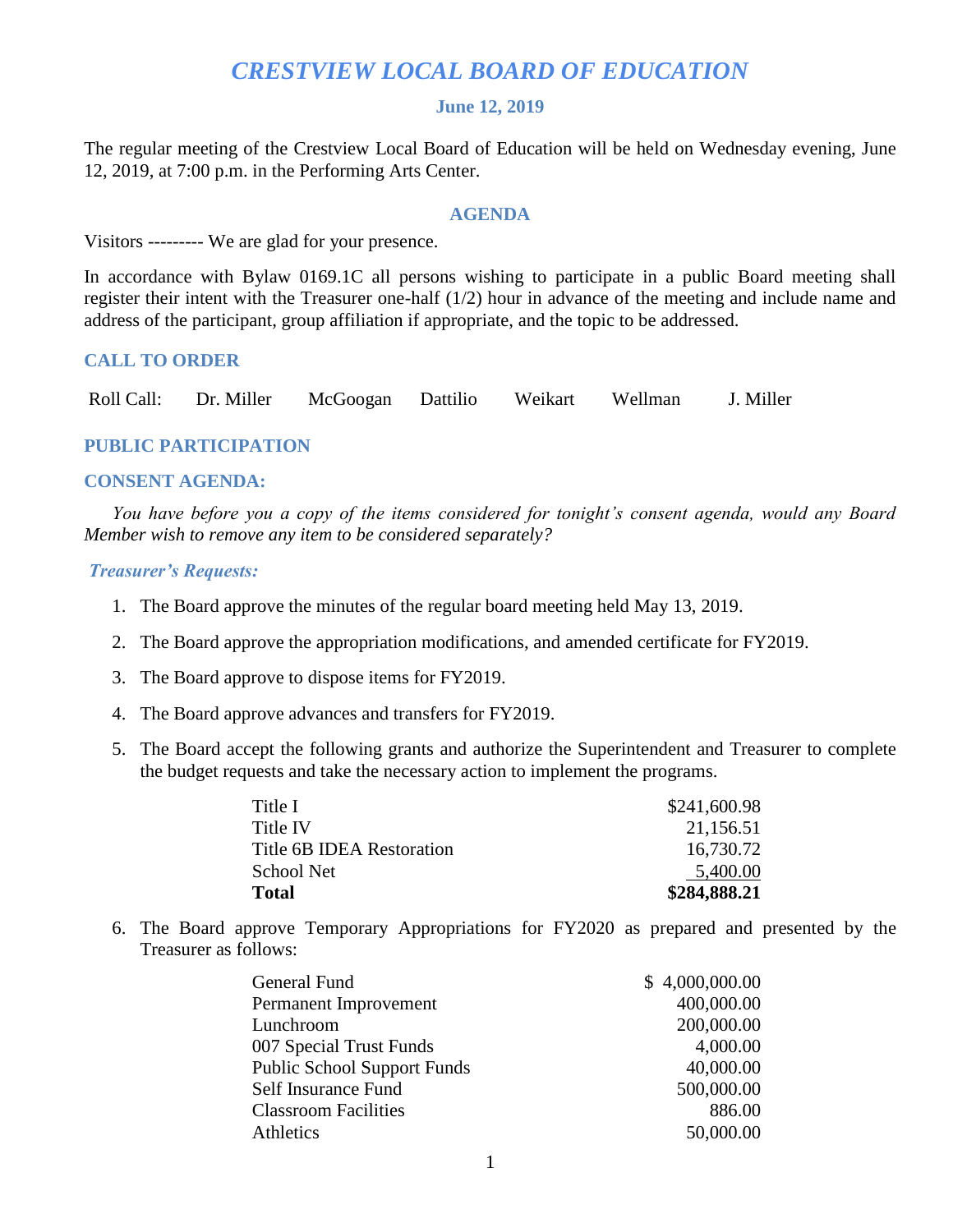| M.S. Library Enrichment | 2,000.00       |
|-------------------------|----------------|
| E.S. Library Enrichment | 2,000.00       |
| $451 - One-Net$         | 2,500.00       |
| $572 -$ Title I         | 70,000.00      |
| $590 -$ Title II A      | 18,000.00      |
| <b>Total All Funds</b>  | \$5,289,386.00 |

#### *Superintendent's Requests:*

- 1. The Board approve Summer Enrichment and Intervention to be held at Crestview High School for the period of July 15, 2019 to July 26, 2019.
- 2. The Board accept the resignation of Dawn Moore as CHS English Teacher effective August 1, 2019.
- 3. The Board accept the resignation of Kathy Snyder, CHS Cafeteria Head Cook effective June 1, 2019.
- 4. The Board employ the following licensed personnel on a one (1) year limited contract basis for the 2019-20 school year according to the salary schedule as recommended by Matthew T. Manley, Superintendent, pending receipt of all required reports:

\_\_\_\_\_\_\_\_\_\_\_\_\_\_\_\_\_\_\_- CHS English Teacher

5. The Board approve the following non-teaching personnel effective June 1, 2019 through July 31, 2019 and for a one (1) year limited contract basis effective August 1, 2019 through July 31, 2020 according to the salary schedule as recommended by Matthew T. Manley, Superintendent, all required reports on file:

Evan Gottschalk – Technology Assistant

6. The Board approve the following non-teaching personnel for a one (1) year limited contract basis effective August 1, 2019 through July 31, 2020 according to the salary schedule as recommended by Matthew T. Manley, Superintendent, all required reports on file:

> Melissa Fieldhouse – CMS Cafeteria Cashier Nicole Price – CMS/CHS Cafeteria Server Deborah McEwen – CES Cafeteria Server

7. The Board award the following licensed personnel a supplemental contract to serve as Resident Educator Mentors for up to fifty (50) hours of service mentoring new teachers at \$17.00 per hour for the 2018-19 school year.

David MacKay

- 8. The Board accept the resignation of Miranda Barnett as  $8<sup>th</sup>$  grade volleyball coach for the 2019-20 school year effective immediately.
- 9. The Board grant supplemental contracts to the following certificated personnel for the summer of 2019 as per salary schedule for the assignment designated; all required reports are on file:

Derek Ciapala – CHS Intervention Summer School Teacher (2019) Barbara Lipp – CES Intervention Summer School Teacher (2019) Theresa Stewart – CES Intervention Summer School Teacher (2019)

10. The Board grant supplemental contract to the following certificated personnel for the 2019-20 and 2020- 21 school years as per salary schedule for the assignment designated; all required reports are on file:

Tanja Simione – CHS Varsity Girls Head Track Coach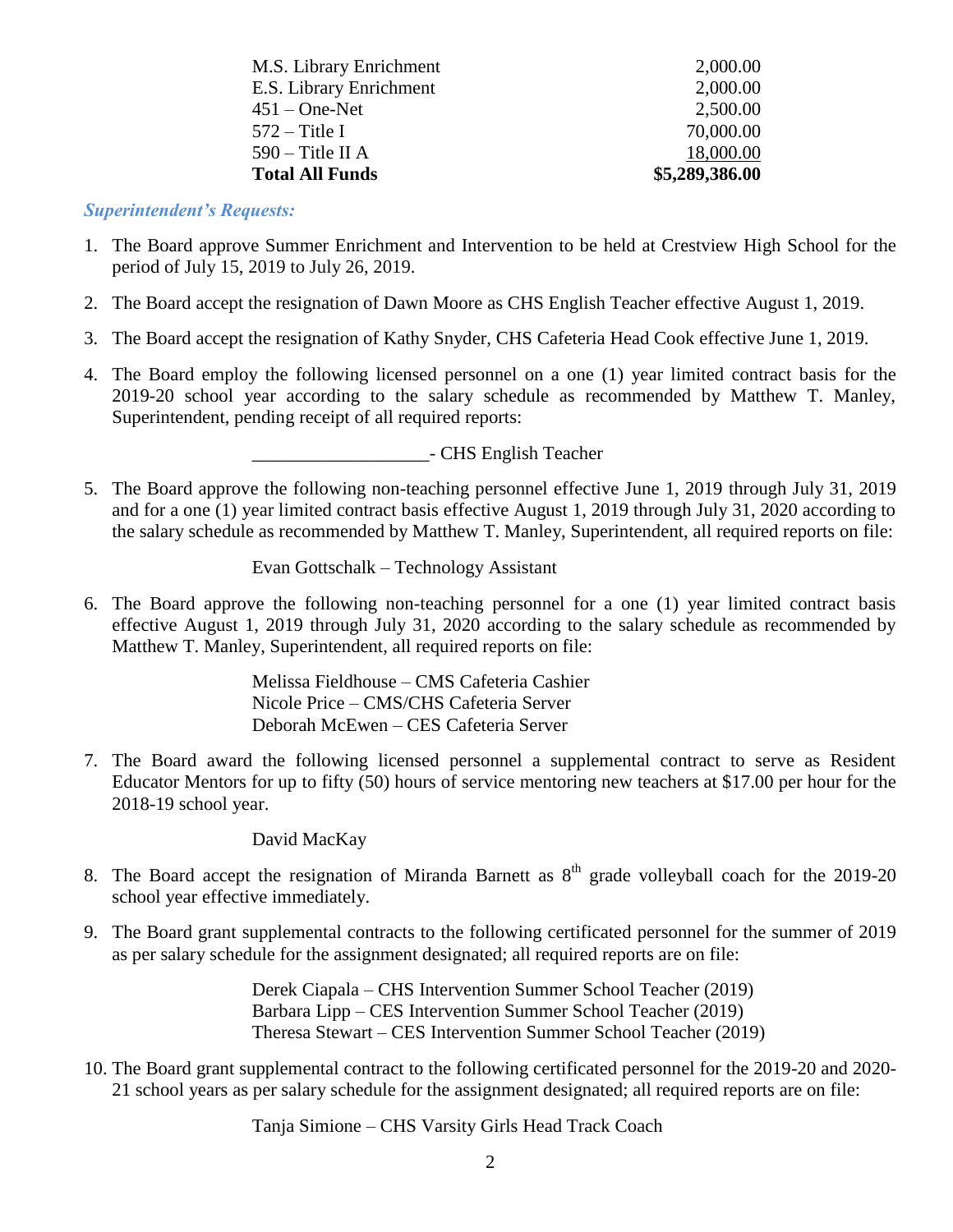11. The Board grant supplemental contracts to the following certificated personnel for the 2019-2020 as per salary schedule for the assignment designated; all required reports are on file:

> Jill Colaneri – CHS Freshman Class Advisor Doris Buzzard – CHS Leo Club Advisor Doris Buzzard – CHS Detention Monitor J. Grady Long – CHS Academic Challenge Advisor Ann Hall – CHS Junior Class Advisor Ann Hall – CHS Student Council Advisor Ann Hall – CHS Spanish Club Advisor Kara Headland – CHS Spirit Club Advisor Phylicia Joy – CHS Sophomore Class Advisor Phylicia Joy – CHS Math Club Advisor Jamie Perna – CHS Art Club Advisor Randi Kubas – CHS Prom Advisor Stephanie Stewart – CMS Pep Club Advisor Stephanie Stewart – CMS Student Council Advisor Marcia Bable – CMS Drama Club Kory Whitacre – CHS Freshman Football Coach Kory Whitacre – CHS Varsity Head Baseball Coach Eric Bable – CHS Marching Band Director Eric Bable – CHS Musical Director Eric Bable – CHS Accompanist Andrew Crawford – CHS Assistant Musical Director Ronald McCloskey – CHS Computer Club Advisor

12. The Board approve the following personnel for Athletic Department event positions for 2019-20 school year:

Ticket Seller – Brenda Stewart

13. The Board grant pupil activity contracts to the following nonteaching personnel for the 2019-20 school year as per salary schedule for the assignment designated pursuant to O.R.C. 3313.53; all required reports are on file:

> Amie Cope – Varsity/JV Fall Sport Cheerleading Coach Amie Cope – Varsity/JV Winter Sport Cheerleading Coach

14. The Board grant pupil activity contracts to the following nonteaching personnel for the 2019-20 school year as per salary schedule for the assignment designated pursuant to O.R.C. 3313.53; all required reports are on file:

> Michael Bettura – CHS Varsity Assistant Football Coach McKenzie Cross – CHS Junior Varsity Volleyball Coach Evan Gottschalk – Performing Arts Center Manager Lowell Bacon - CHS Varsity Assistant Football Coach Alyssa Kordecki – CHS Brass Instructor Evan McCreary – CHS Battery Percussion Instuctor Kristopher Reash – CHS Freshman Football Coach

15. The Board approve the following as non-paid volunteers for the 2019-20 school year; all required reports are on file:

> Zedidiah Campbell – Volunteer CHS Varsity Football Assistant Coach Scott Murray – Volunteer CHS Assistant Boys Soccer Coach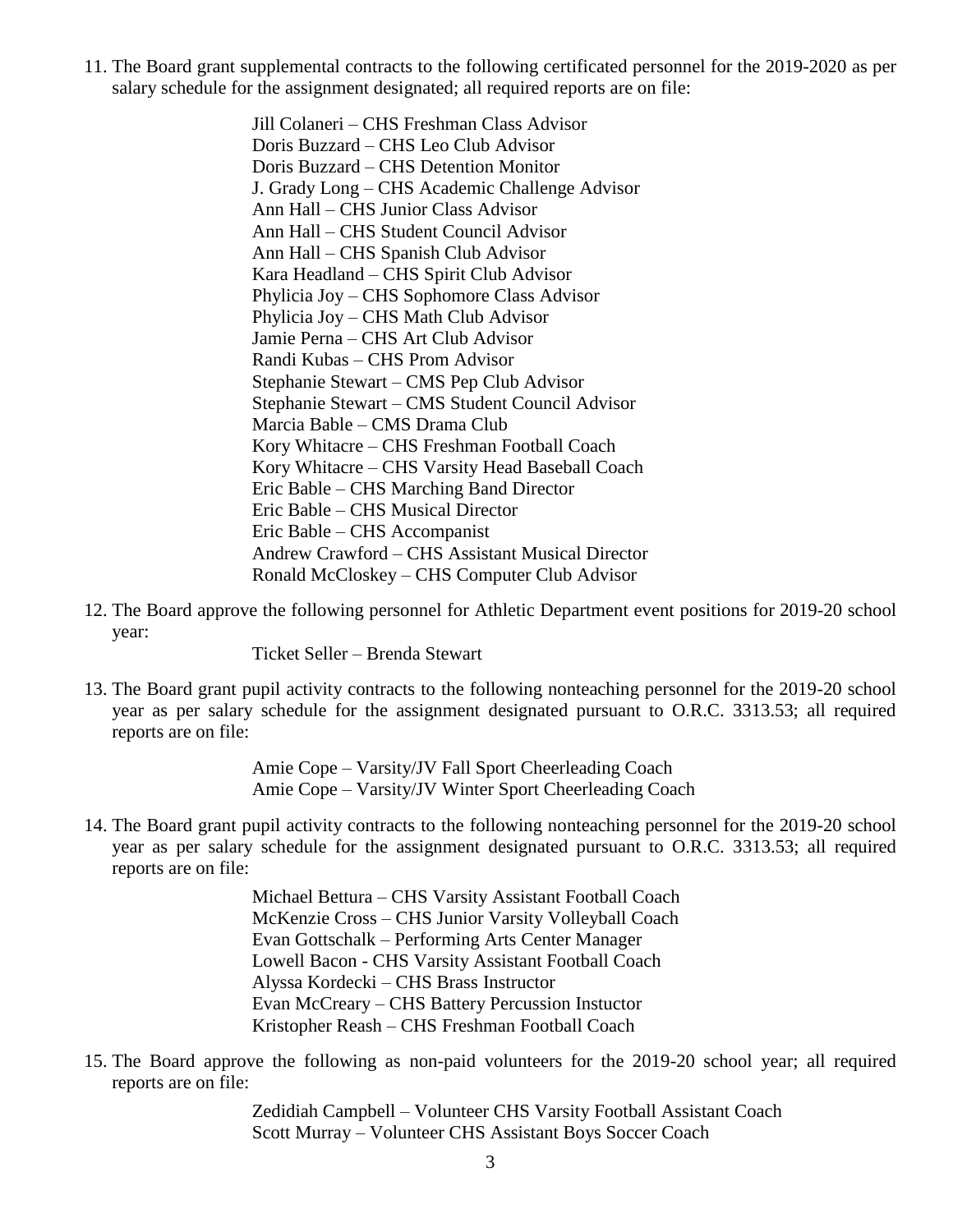Scott Mickey – Volunteer CHS Varsity Football Assistant Coach Dimitri Gregory – Volunteer CHS Football Assistant Coach

16. The Board grant permission to the following to transport students by private vehicle during the 2019-20 school year:

Ronald McCloskey – Golf

- 17. The Board grant permission to ACCESS the authority to install, operate, maintain, repair and replace network equipment in each school building.
- 18. The Board approve a resolution to adopt the statement of agreement to participate in the School Lunch Program and to provide free and reduced-price meals effective for the 2019-20 school year.

# **END of CONSENT AGENDA**

Recommend the Board approve the consent agenda as presented:

Moved by second by to approve consent agenda. Vote yes:  $\Box$ ,  $\Box$ ,  $\Box$ ,  $\Box$ ,  $\Box$ . Vote no: \_\_\_\_, \_\_\_, \_\_\_, \_\_\_\_, Absent: \_\_\_\_, \_\_\_\_. Motion carried \_\_\_\_\_. Failed \_\_\_\_\_.

## *Treasurer's Requests/Recommendations not included in Consent Agenda:*

1. Recommend: The Board approve financial reports and investments as prepared and presented.

Moved by \_\_\_\_, second by \_\_\_\_. Vote yes: \_\_\_\_, \_\_\_\_, \_\_\_\_, \_\_\_\_, \_\_\_\_. Vote no: \_\_\_\_, \_\_\_\_, \_\_\_\_, \_\_\_, \_\_\_\_. Absent: \_\_\_\_, \_\_\_\_. Motion carried \_\_\_\_\_. Failed \_\_\_\_\_.

2. Recommend: The Board accept donations from:

|    | a. Boy Scouts                                                           | \$100.00 to CHS Home Economics                |
|----|-------------------------------------------------------------------------|-----------------------------------------------|
|    | b. Anonymous                                                            | \$1000.00 to Lunch & Fee Accounts             |
|    | c. New Waterford Volunteer Fire Dept. \$1300.00 to CHS for Fee payments |                                               |
|    | d. John Doss Enterprises, LLC                                           | \$1000.00 to CMS Public School Support for DI |
|    | e. Valley of Steubenville Ancient                                       |                                               |
|    | <b>Accepted Scottish Rite</b>                                           | \$ 100.00 to CMS Public School Support for DI |
|    | <b>Humtown Products</b>                                                 | \$3000.00 to CMS Public School Support for DI |
| g. | James/Carol Meissner                                                    | 20.00 to CMS Public School Support for DI     |
|    | h. Rebecca Sanor                                                        | 25.00 to CMS Public School Support for DI     |
|    | <b>Cheryl Black</b>                                                     | Used set of golf clubs to CHS Golf Team       |
|    |                                                                         |                                               |

Moved by  $\underline{\hspace{1cm}}$ , second by  $\underline{\hspace{1cm}}$ . Vote yes:  $\underline{\hspace{1cm}}$ ,  $\underline{\hspace{1cm}}$ ,  $\underline{\hspace{1cm}}$ ,  $\underline{\hspace{1cm}}$ ,  $\underline{\hspace{1cm}}$ ,  $\underline{\hspace{1cm}}$ ,  $\underline{\hspace{1cm}}$ . Vote no:  $\underline{\hspace{1cm}}$ ,  $\underline{\hspace{1cm}}$ ,  $\underline{\hspace{1cm}}$ ,  $\underline{\hspace{1cm}}$ , \_\_\_, \_\_\_\_\_. Absent: \_\_\_\_\_, \_\_\_\_\_. Motion carried \_\_\_\_\_\_. Failed \_\_\_\_\_.

3. Recommend: The Board approve to appoint \_\_\_\_\_\_\_\_\_\_\_delegate, and \_\_\_\_\_\_\_\_\_\_alternate to OSBA Capital Conference in Columbus, Ohio, November, 2019.

Moved by \_\_\_\_, second by \_\_\_\_. Vote yes: \_\_\_\_, \_\_\_\_, \_\_\_\_, \_\_\_\_, \_\_\_\_. Vote no: \_\_\_\_, \_\_\_\_, \_\_\_\_, \_\_\_, \_\_\_\_. Absent: \_\_\_\_, \_\_\_\_. Motion carried \_\_\_\_\_. Failed \_\_\_\_\_.

4. The Board approve a resolution to renew with Holloway Insurance for the property, fleet and liability insurance as recommended by Charlene A. Mercure, Treasurer, effective July 1, 2019 through July 1, 2020 in the total amount of \$48,657.00.

Moved by \_\_\_\_, second by \_\_\_\_. Vote yes: \_\_\_, \_\_\_\_, \_\_\_\_, \_\_\_\_, \_\_\_\_. Vote no:  $\_\_\_\_\_\_\_\_$ \_\_\_\_\_\_\_, \_\_\_\_\_\_. Absent: \_\_\_\_\_\_, \_\_\_\_\_\_. Motion carried \_\_\_\_\_\_. Failed \_\_\_\_\_.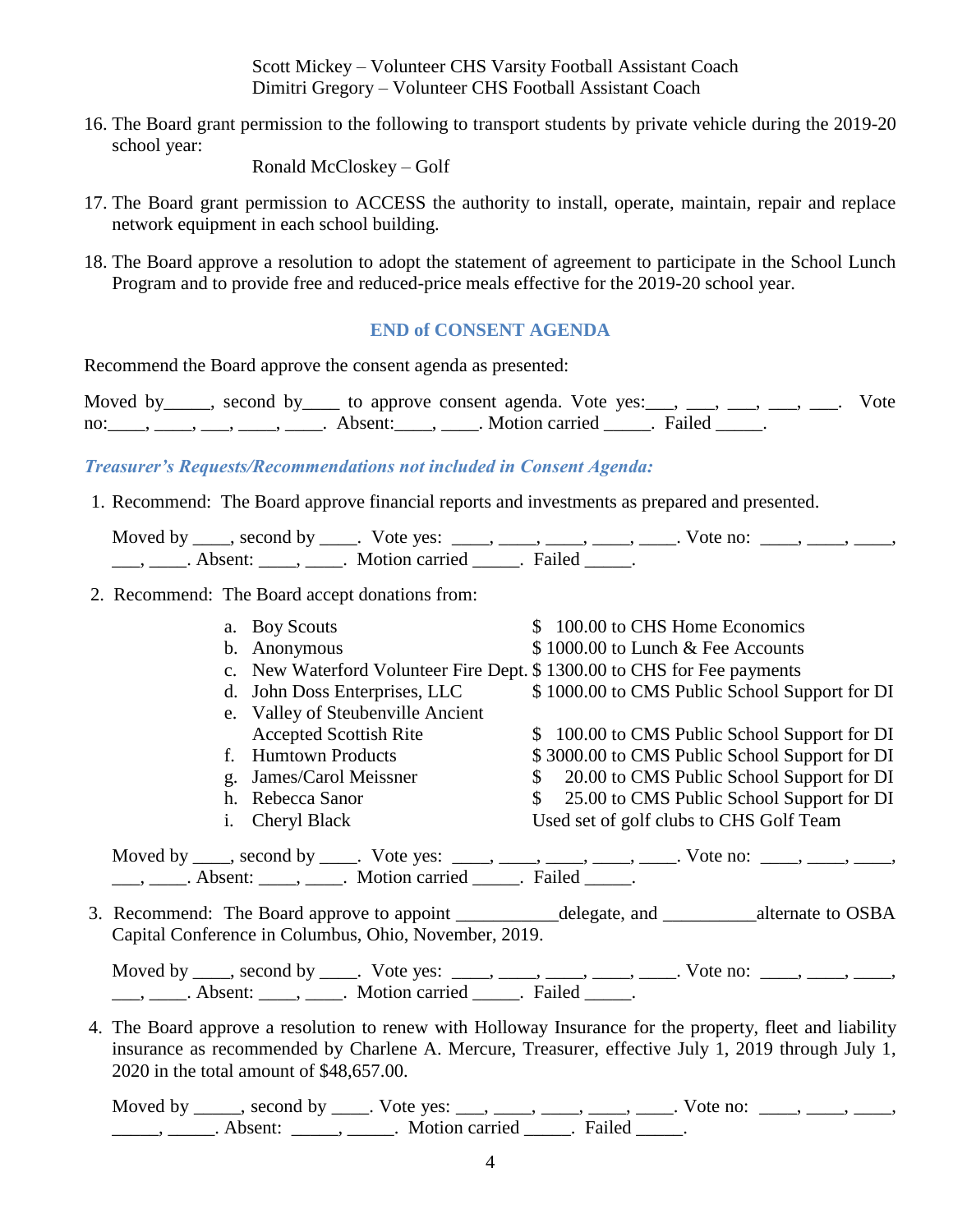5. Recommend: The Board approve the following resolution to approve participation in the OME-RESA Cooperative Purchasing Program:

#### **DECLARING AN INTENT TO COOPERATE WITH OME-RESA ITC TO CONTINUE COOPERATIVE SERVICES FOR FY2020**

**WHEREAS,** OME-RESA ITC, being organized as a Council of Governments under Chapter 167 of the Ohio Revised Code, hereby offers services to educational and government entities of Ohio;

**WHEREAS,** these services are of a cooperative nature; and

**WHEREAS,** specific services are identified by a checkmark and are provided through a contract between OME-RESA and the school system identified below:

#### **OME-RESA Cooperative Purchasing Program – School district fees waived with return of signed resolution;**

The OME-RESA Cooperative Purchasing Encompasses AED, Bulbs and Ballasts, Carpet Tile, Classroom Supplies, Copy Paper, Custodial Supplies, Food, Library Discounts, Media Technology, Medical Supplies, Office Supplies, School Buses, Transportation Supplies, Utility Aggregation, Workers Compensation and more based on district needs. Membership in this service allows districts to utilize pricing from OCEPC and AEPA bids.

Moved by \_\_\_\_, second by \_\_\_\_. Vote yes: \_\_\_, \_\_\_\_, \_\_\_\_, \_\_\_\_, \_\_\_\_. Vote no: \_\_\_\_, \_\_\_\_, \_\_\_\_, \_\_\_\_\_\_\_, \_\_\_\_\_\_. Absent: \_\_\_\_\_\_, \_\_\_\_\_\_. Motion carried \_\_\_\_\_\_. Failed \_\_\_\_\_\_.

### *Board Reports:*

- 1. Career Center Report Mr. Wellman
- 2. Student Achievement Liaison Report Mr. Dattilio
- 3. Legislative Report Mr. Weikart
- 4. Student Board Member Report Mr. Miller

## *Board Committee Reports:*

| 1. Buildings & Grounds | Mr. McGoogan |
|------------------------|--------------|
| 2. Athletic Council    | Mr. Dattilio |
| 3. Personnel           | Mrs. Wellman |
| 4. Finance Audit       | Mrs. Wellman |
| 5. Policy              | Mrs. Wellman |
| 6. Communications      | Mr. Weikart  |
| 7. Insurance           | Mr. Weikart  |
| 8. Business Advisory   | Mrs. Wellman |

### **Superintendent's Report:** Mr. Manley

## **Superintendent's Requests/Recommendations not included in Consent Agenda:**

1. Recommend: The Board approve the stipend payment to the following certificated personnel for the 2019-20 school year as per salary schedule for the assignments designated; all required reports on file:

Allison Lemaster-Cooperating Teacher Supervision of Student Administrator

Moved by \_\_\_\_\_, second by \_\_\_\_\_. Vote yes:  $\_\_\_\_\_\_\_\_\_\_\_\_\_\_\_\_\_\_\_$  \_\_\_\_, \_\_\_\_, \_\_\_\_. Vote no:  $\_\_\_\_\_\$ \_\_\_\_\_, \_\_\_\_\_\_, \_\_\_\_\_\_\_. Absent: \_\_\_\_\_\_, \_\_\_\_\_\_. Motion carried \_\_\_\_\_\_. Failed \_\_\_\_\_.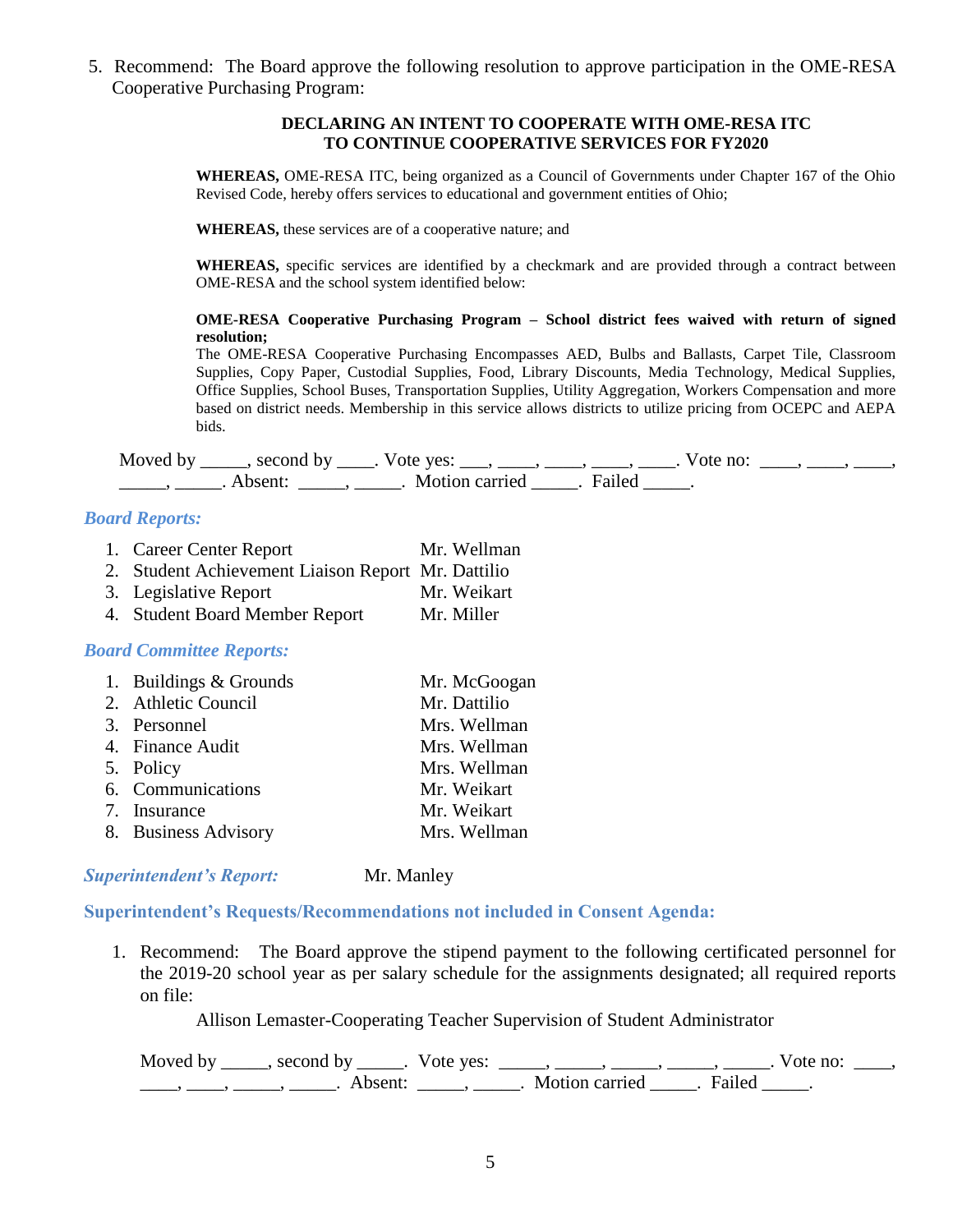2. Recommend: The Board approve a donation of laptops to members of the Class of 2019 as requested by the student.

Moved by  $\_\_\_\_$ , second by  $\_\_\_\_$ . Vote yes:  $\_\_\_\_\_\_\_\_\_\_\_\_\_\_\_\_\_\_\_\_\_$ .  $\_\_\_\_\_\_\_\_\_\_\_\_\_\_\_\_$  Vote no:  $\_\_\_\_\_\_\$ \_\_\_\_\_\_\_, \_\_\_\_\_\_, \_\_\_\_\_\_\_. Absent: \_\_\_\_\_\_, \_\_\_\_\_\_. Motion carried \_\_\_\_\_\_. Failed \_\_\_\_\_.

3. Recommend: The Board sanction Bowling as a varsity sport with the Ohio High School Athletic Association, effective 2019-20 season and to allow participation in the 2019-20 OHSAA Bowling Meet.

Moved by \_\_\_\_\_, second by \_\_\_\_\_. Vote yes: \_\_\_\_\_, \_\_\_\_\_, \_\_\_\_\_, \_\_\_\_\_, \_\_\_\_\_. Vote no: \_\_\_\_, \_\_\_\_, \_\_\_\_, \_\_\_\_\_, Absent: \_\_\_\_\_, \_\_\_\_\_. Motion carried \_\_\_\_\_. Failed \_\_\_\_\_.

4. Recommend: The Board adopt the following Board Policies/Bylaws which were presented for review at the May 13, 2019 board meeting:

| <b>Policy/Bylaw Number</b> | <b>Description</b>                                                                         | <b>New/Revised/Replacement</b> |
|----------------------------|--------------------------------------------------------------------------------------------|--------------------------------|
| 5113.02                    | <b>School Choice Options</b>                                                               | Revised                        |
| 5610                       | Removal, Suspension, Expulsion & Permanent                                                 |                                |
|                            | <b>Exclusion of Students</b>                                                               | Revised                        |
| 5610.03                    | <b>Emergency Removal of Students</b>                                                       | Revised                        |
| 6320                       | Purchasing & Bidding                                                                       | Revised                        |
| 6325                       | Procurement – Federal Grants/Funds                                                         | Revised                        |
| 6605                       | Crowdfunding                                                                               | Revised                        |
| 7540.02                    | Web-Accessibility, Content, Apps, & Services                                               | Revised                        |
| 8400                       | <b>School Safety</b>                                                                       | Revised                        |
| 8500                       | Food Service                                                                               | Revised                        |
|                            | Moved by ______, second by ______. Vote yes: ______, ______, ______, ______. Vote no: ____ |                                |
|                            |                                                                                            | Failed .                       |

5. Recommend: The Board approve the attached contract for services with the Columbiana County Educational Service Center for the 2019-2020 school year. It is understood that the total annual dollar amount for these services, less the Educational Service Center Credit, will be deducted from state foundation payments and paid to the County ESC on a semi-monthly basis throughout the fiscal year.

| Speech Language Pathologist      | Gifted Supervision      | <b>Supervisory Deduct</b> |
|----------------------------------|-------------------------|---------------------------|
| <b>Opportunity School</b>        | Alternative School      | Preschool                 |
| Preschool Itinerant              | Physical Therapy        | Occupational Therapy      |
| School Age                       | Visual Itinerant        | Transportation            |
| Co-Teaching Elementary           | <b>Gifted Education</b> | Para Educators            |
| Technology                       |                         |                           |
| Moved by _____, second by _____. | Vote yes:               | Vote no:                  |
|                                  | Absent: $\_\_\_\_\_\_\$ | Motion carried<br>Failed  |

6. Recommend: The Board award the following licensed personnel a supplemental contract for professional development for ½ day (4 hours on August 15, 2019) for the Building Level Team as per salary schedule for the assignment designated; all required reports are on file:

CHS – Sarah Finch, Ann Hall, Veronica Kotel, J. Grady Long,

CMS – Gail Barnhart, Katie Beebout, Matthew Evans, Jill Hall, Herman Miller, Kayla Sidell, Stephanie Stewart.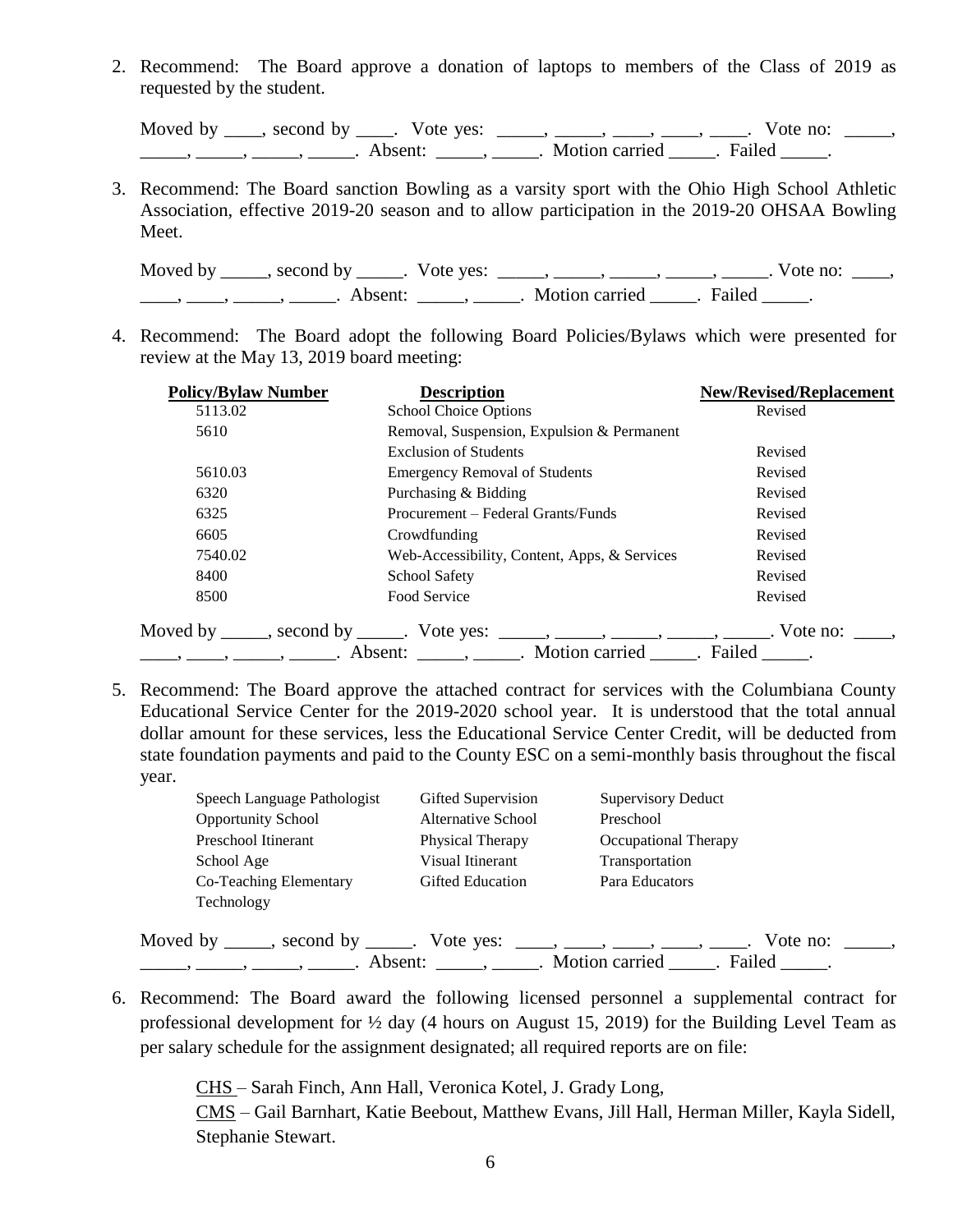CES – Colby Adams, Ashley Bartholomew, Stephanie Chizmar, Benjamin Corll, Jill Griffith, Shawn Louk, Tiffany Noling, Theresa Stewart, Kathleen Storm, Steven Weber

Moved by \_\_\_\_\_, second by \_\_\_\_\_. Vote yes: \_\_\_\_, \_\_\_\_, \_\_\_\_, \_\_\_\_, \_\_\_\_. Vote no: \_\_\_\_\_, \_\_\_\_\_\_\_, \_\_\_\_\_\_, \_\_\_\_\_\_\_. Absent: \_\_\_\_\_\_, \_\_\_\_\_\_. Motion carried \_\_\_\_\_\_. Failed \_\_\_\_\_.

7. Recommend: The Board appoint Dale McGoogan as student representative to the Board of Education for the term of July, 2019 through June, 2020.

Moved by  $\_\_\_\_$ , second by  $\_\_\_\_$ . Vote yes:  $\_\_\_\_\_\_\_\_\_\_\_\_\_\_\_\_\_\_\_\_\_$ .  $\_\_\_\_\_\_\_\_\_\_\_\_\_\_\_\_$  Vote no:  $\_\_\_\_\_\_\$ \_\_\_\_\_\_\_, \_\_\_\_\_\_, \_\_\_\_\_\_\_. Absent: \_\_\_\_\_\_, \_\_\_\_\_\_. Motion carried \_\_\_\_\_\_. Failed \_\_\_\_\_.

8. Recommend: The Board renew the contract to The Nutrition Group for Food Service program management services for the 2019-20 school year.

Moved by \_\_\_\_, second by \_\_\_\_. Vote yes: \_\_\_\_\_, \_\_\_\_\_, \_\_\_\_, \_\_\_\_, \_\_\_\_. Vote no: \_\_\_\_\_, \_\_\_\_\_, \_\_\_\_\_, \_\_\_\_\_, \_\_\_\_\_. Absent: \_\_\_\_\_, \_\_\_\_\_. Motion carried \_\_\_\_\_. Failed \_\_\_\_\_.

9. Recommend: The Board approve the resolution of intent to participate in the Ohio Facilities Construction Commission expedited local partnership program.

*WHEREAS,* the Board of Education of the Crestview School District ("School District"), Columbiana County, Ohio, met in School board session on June 12, 2019 and adopted the following Resolution; and

*WHEREAS*, the School District intends to participate in the Expedited Local Partnership Program as outlined in SB 272; and

*WHEREAS*, the School District is planning to expend local resources to achieve a separate and distinct part of an overall master facilities plan of the school district's facility needs as prepared, in conjunction, with the Ohio Facilities Construction Commission ("Commission"), that is either new construction or major repairs; and

*WHEREAS*, the School District Board intends to move forward with a ballot issue or apply other local resources in , May 7, 2019 and acknowledges this date may not be sooner than twelve (12) months following the date of this resolution unless the district has a master facilities plan developed under another OFCC program.

*NOW, THEREFORE, BE IT RESOLVED* by the Board of Education of the Crestview School District, Columbiana County, Ohio that the school district declares its intention to participate in the Expedited Local Partnership Program.

Moved by \_\_\_\_, second by \_\_\_\_. Vote yes: \_\_\_\_\_, \_\_\_\_, \_\_\_\_, \_\_\_\_, \_\_\_\_. Vote no: \_\_\_\_\_, example a mode of the second of the second of the second of the second of the second of the second of the second of the second of the second of the second of the second of the second of the second of the second of the seco

10. The Board approves the Superintendent and Treasurer to solicit request for qualifications for architect services for ELPP program.

Moved by \_\_\_\_, second by \_\_\_\_. Vote yes: \_\_\_\_\_, \_\_\_\_, \_\_\_\_, \_\_\_\_, \_\_\_\_. Vote no: \_\_\_\_\_, \_\_\_\_\_, \_\_\_\_\_, \_\_\_\_\_, \_\_\_\_\_. Absent: \_\_\_\_\_, \_\_\_\_\_. Motion carried \_\_\_\_\_. Failed \_\_\_\_\_.

11. Recommend: The Board approve contract with the Columbiana County Educational Service Center to participate in the Project Inspire for the 2019-20 school year at a cost not to exceed \$17,632.00.

Moved by \_\_\_\_, second by \_\_\_\_. Vote yes: \_\_\_\_\_, \_\_\_\_\_, \_\_\_\_, \_\_\_\_, \_\_\_\_. Vote no: \_\_\_\_\_, —, ——, ——, ——, Absent: \_\_\_\_, \_\_\_\_. Motion carried \_\_\_\_. Failed \_\_\_\_.

12. Announcement: Public comments and suggestions are requested for the use of Title VI-B and Pre-School Handicap Student grant funds. Suggestions and comments should be sent in writing to Matthew T. Manley, Superintendent, Crestview Local Schools, 44100 Crestview Road, Suite A, Columbiana, Ohio 44408 by June 30, 2019.